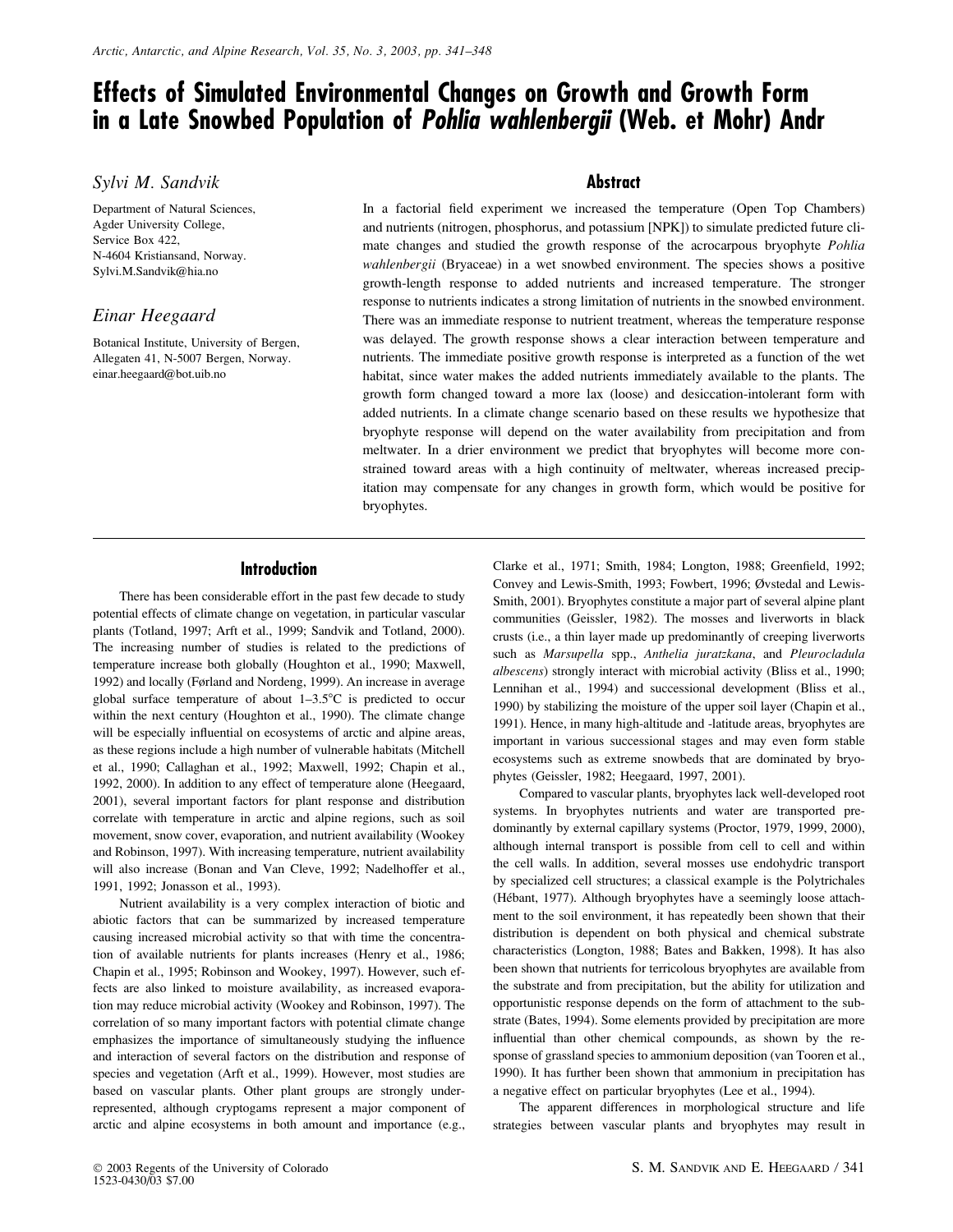differences between these plant groups in response to climate changes. In several studies of vascular plants a positive growth response has been detected in experimental manipulations designed to simulate predicted warming (Arft et al., 1999). Bryophytes, on the other hand, show either no response or a negative growth response to such treatments (Callaghan et al., 1992; Potter et al., 1995; Jägerbrand, 1996). Further, cover and number of bryophyte species have been shown to decrease with increased temperature and nutrients (Molau and Alatalo, 1998; Chapin et al., 2000). In many future climate scenarios an increase in precipitation is predicted (Jaeger, 1988; Boer et al., 1990), although these predictions are made with great uncertainty (Maxwell, 1992). The predicted increase in precipitation may reduce the desiccation effect resulting from increased evaporation. Further, within alpine regions considerable areas receive moisture from snowmelt more or less continuously throughout the growing season. This continuity in meltwater may compensate for the increased evaporation resulting from increased temperatures. Therefore, our interest in this study is the relationship between growth form, temperature, and nutrients in habitats where water is not a currently limiting factor.

We focus on a common bryophyte, Pohlia wahlenbergii (Bryaceae), that is associated with intermediate to wet habitats. By measuring its growth and growth form in a factorial experimental design, with temperature and nutrients as the main variables, we attempt to answer the following questions: (1) How do temperature and/ or nutrient supply influence the growth of Pohlia wahlenbergii in the field? (2) How do the treatments affect the growth form of the species? (3) Do these individual treatment factors interact in their effect? (4) Is there a different speed of response between the two treatments of temperature increase and nutrient addition?

# Materials and Methods

#### STUDY AREA

The experiment was undertaken at Finse, Hardangervidda, southwestern Norway. The site was located near the low- to midalpine transition at approximately 1380 m a.s.l., on an east-facing slope northeast of Jomfrunut ( $60^{\circ}36'N$ ,  $7^{\circ}32'E$ ). The bedrock is calcareous schist at and above about 1400 m and acidic granite below. The Finse region has an alpine-oceanic climate with mild, snowy winters combined with wet, relatively cold summers. The annual precipitation is about 1030 mm a year (Aune, 1993a), and the average temperature during June–September is  $5.5^{\circ}$ C (Aune, 1993b).

The study site is about 35 m  $\times$  14 m and contains intermingled bare, stony ground and more or less constantly irrigated bryophytedominated mats. The study site is a late-melting snowbed with Cerastium cerastoides, Deschampsia alpina, Epilobium anagallidifolium, Saxifraga rivularis, Saxifraga stellaris, and Veronica alpina as the most common vascular plant species. Snow cover disappeared extremely early in 1996 (around 23 June) and about 1 mo later in 1997. Snow normally covers the area again from about late October. The area is supplied with water throughout the summer by several small streams originating from a large snowpack situated upslope from the study site. After periods of heavy rain, the area is flooded. The study site was fenced to avoid disturbance from sheep.

#### STUDY SPECIES

Pohlia wahlenbergii is a very variable species; it grows predominantly in moist to wet basic soil from lowland to midalpine areas (Nyholm, 1993). The species is in the Bryaceae and is often associated with springs at high altitude, but it may also occur in late snowbeds with more or less continuous moisture availability, as at the study site. The leaves are relatively thin walled and may be considered to be intermediate and capable of some desiccation evasion. It is an acrocarpous moss; i.e., the apical cell is used in the production of sexual organs. Although it is known to have sporophytes, capsules are rare. Vegetative propagation occurs through gemmae. P. wahlenbergii occurs frequently among other bryophytes but is also capable of creating monospecific mats, which are often found around springs in alpine regions. P. wahlenbergii occurs throughout Fennoscandia but is more common toward the north (Nyholm, 1993). It also occurs elsewhere in Europe, Canada, China, North and South America, Australia, and New Zealand.

The shoots tend to change color from light green to red and black as they age. We divided each shoot into old and new sections according to this difference and measured the length of these two parts. The lower section includes the initial and early years of the experiment, whereas the upper section includes growth in the last year. The growth of P. wahlenbergii is from an apical meristematic cell (Schofield and Hébant, 1984), which indicates that the elongation of the shoot occurs primarily through new growth. Thus, elongation of the old section after onset of treatment is not likely, and to reduce any difference due to variation in turgor pressure all individual shoots were analyzed in fully wet conditions. In addition, the number of leaves was counted in 3-mm stem segments. To avoid the influence of juvenile leaves, counting started just below the apical section (Fig. 1) in order to estimate the difference in laxness between shoots from various treatments. A lax growth form is characterized by greater distance between the leaves, which causes a ''loose-shoot'' appearance. To study the growth form further, we divided the number of leaves by the length of the upper segment because the growth of a segment may influence the number of leaves within the 3-mm band. Hence, we may have detected differences in growth form due to treatments that are not caused by shoot elongation.

#### EXPERIMENTAL DESIGN

The experiment took place from 5 July 1996 until the moss shoots were collected on 5 August 1999. Open Top Chambers (OTC) made of 3-mm Plexiglas (LEXAN® Exell, UV-resistant polycarbonate), transmitting 88% of photosynthetically active radiation, caused an average air temperature increase of  $1.6^{\circ}$ C during the daytime, while mean soil temperature increased  $2.6^{\circ}$ C compared to control plots (for more details, see Sandvik and Totland, 2000). The chamber diameter was 92 cm at the bottom and 50 cm at the top. The chambers were 34 cm high, and the 6 panels in the OTC were inwardly inclined at  $60^{\circ}$  to achieve optimal light transmission (Marion et al., 1997). The OTCs were permanently placed in the field during the experiment. Nutrients were added as 1-g sticks (4 cm long) containing 8% N, 10% P, and 13% K (Pokon plant-food sticks for flowering plants, Pokon and Chrysal, Naarden, Holland). Such nutrient sticks have been used in earlier studies (Sandvik and Totland, 2000; Sandvik, 2001). We established 20 blocks, each consisting of one OTC and one control area. The controls had the same size and forms at the ground as the OTCs. We marked two  $5 \times 5$ –cm plots in each block, one situated close to the center of the OTC/control and the other 35 cm uphill from the first plot. We prevented nutrient from leaking to the unfertilized experimental plots because of the sloping ground and the direction of the water stream (the percolating water down the hill) and by fertilizing the lowest plot.

We used solid nutrient supply to secure increased nutrient availability for a longer period. The nutrient sticks were pricked down in the soil in the same location every time, 10 cm above the lowest plot in the OTCs/controls so that the tops of the sticks were even with the soil surface. On 5 July 1996, we used 2 nutrient sticks, and thereafter we used 1 stick every 2 wk (the same place) from 5 July to 30 August 1996 and from 25 July to 10 September 1997. In total 11 sticks were added to each experimental plot during the 2 yr; for N, for example,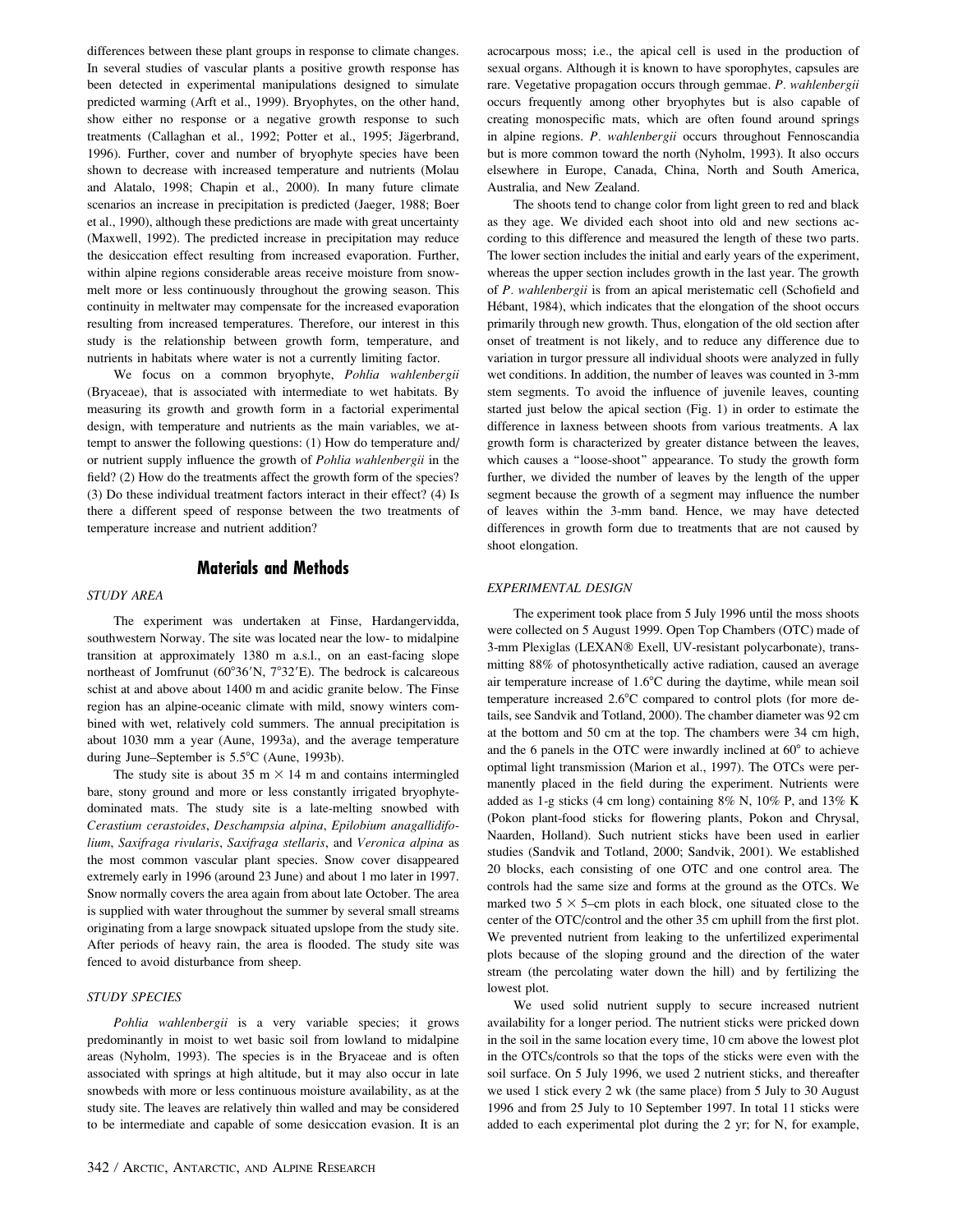

FIGURE 1. Drawing of Pohlia wahlenbergii and the morphological parameters measured. (Figure by Beate Ingvartsen)

this application constituted about 25 g  $N/m<sup>2</sup>$ . From 10 September 1997 to the harvest of the moss, no nutrients were applied. However, the nutrient may have had an effect for several years.

During the fertilization, a bright green area (15 cm wide and 20 cm long) developed around the nutrient sticks and downhill from them. We observed no gradient in moss growth across this green area. The  $5 \times 5$ –cm sample plots were situated 5 cm from the nutrient stick. Furthermore, we divided each moss shoot into a new- and old-shoot sequence based on color changes as the moss shoots grew older. Consequently, it is likely that all the new shoots represented growth after the experiment had started.

Hence, each of the 20 blocks represented four treatments: untreated control (upper plot in the control area), nutrient addition (lowest plot in the control area), temperature increase (upper plot in the OTC), and temperature increase plus nutrient addition (lowest plot in the OTC). We collected 20 moss shoots from each of the four  $5 \times 5$ –cm plots on 5 August 1999.

Because this study considers changes in the population mean, we wished to minimize pseudoreplication of the individual sampling. Therefore, the morphological parameters were averaged within each block and each treatment type. Hence, the 20 blocks lead to 80 observations.

#### STATISTICAL ANALYSIS

The effects of temperature and nutrient on growth and growth form of Pohlia wahlenbergii were analyzed with the use of a mixedmodel Analysis of Variance (ANOVA; Chambers et al., 1993;

TABLE 1 Correlation matrix between the response variables $a$ 

|             | Old shoot | New shoot | No. leaves | No. leaves/new shoot |
|-------------|-----------|-----------|------------|----------------------|
| Old shoot   |           | 0.39      | $-0.20$    | $-0.15$              |
| New shoot   | 0.75      |           | $-0.80$    | $-0.86$              |
| No. leaves  | $-0.70$   | $-0.86$   |            | 0.91                 |
| No. leaves/ |           |           |            |                      |
| new shoot   | $-0.49$   | $-0.75$   | 0.82       |                      |

<sup>a</sup> The old shoots and new shoots are measured in mm, whereas no. leaves is the number of leaves per 3 mm of the upper stem. The lower left triangle (bold) note correlations including all observations, whereas upper right triangle note correlations include only the control data.

Venables and Ripley, 1997), with inclusion of the error layer between blocks. The error layer was included because we recognized the potential influence of differences between the various blocks, and the aim of this study was the effect of treatment on the morphological parameters independent of whether the blocks differed. For more statistical detail on error structure, see Zar (1984). All statistical computations were done using S-plus for Windows (Mathsoft, 1997).

## **Results**

The individual moss shoots were divided into old and new sections. Although these variables are strongly correlated overall (Table 1), they provide different biological information, as shown by the correlation when only the control plots are considered (Table 1). Further, there was a significant correlation between the number of leaves per segment and the old and new shoot-length variables (Table 1). The highest overall correlation was found in the new shoot region  $(r = -0.86,$  Table 1). The number of leaves standardized by the growth (new shoot) correlates significantly with both variables (Table 1).

The response variables, given the various treatments, are visualized in Figure 2, and the statistics of the mixed-model ANOVA are summarized in Table 2. For the shoot-length variables, there were significant interaction effects between temperature and nutrients, which suggests a dramatic elongation of the individual shoots, on average, with increased temperature and addition of nutrients in comparison with the effect of only one of the treatment types (Fig. 2). The average shoot length (in mm) differs from 7.22 and 3.12 (controls) to 23.52 and 8.79 in the temperature-plus-nutrient regimen for old shoots and new shoots, respectively (Fig. 2). Further, the significance of the interaction term for new shoots was ( $p \le 0.02$ ), whereas for old shoots the significance was stronger ( $p < 0.0001$ ). This result suggests a greater difference between the main effect and the interaction term for old shoots than for new shoots. When we studied the main effects per se for old shoots, it became evident that the temperature effect is not significant ( $p > 0.1$ ,  $df = 18$ ), whereas the nutrient effect is significant  $(p < 0.0001$ , df = 18). On the other hand, the main effect of both temperature and nutrients was significant for new shoots when analyzed per se ( $p < 0.01$  and  $p < 0.0001$ , respectively). The main effect of nutrient addition is greater than that of temperature increase for both old shoots and new shoots (Fig. 2). Nutrient addition induces changes in length of the shoots (mm) at a magnitude of 1.63 and 1.87 for old shoots and new shoots, respectively, whereas temperature causes changes at a magnitude of  $-0.86$  and 1.43 for old shoots and new shoots, respectively.

Temperature and nutrient treatments do not show a significant interaction effect on the average number of leaves within the newshoot section of the individuals (Table 2). However, both main effects, temperature and nutrients, were significant (Table 2). The nutrient treatment shows a greater effect than temperature, as seen by the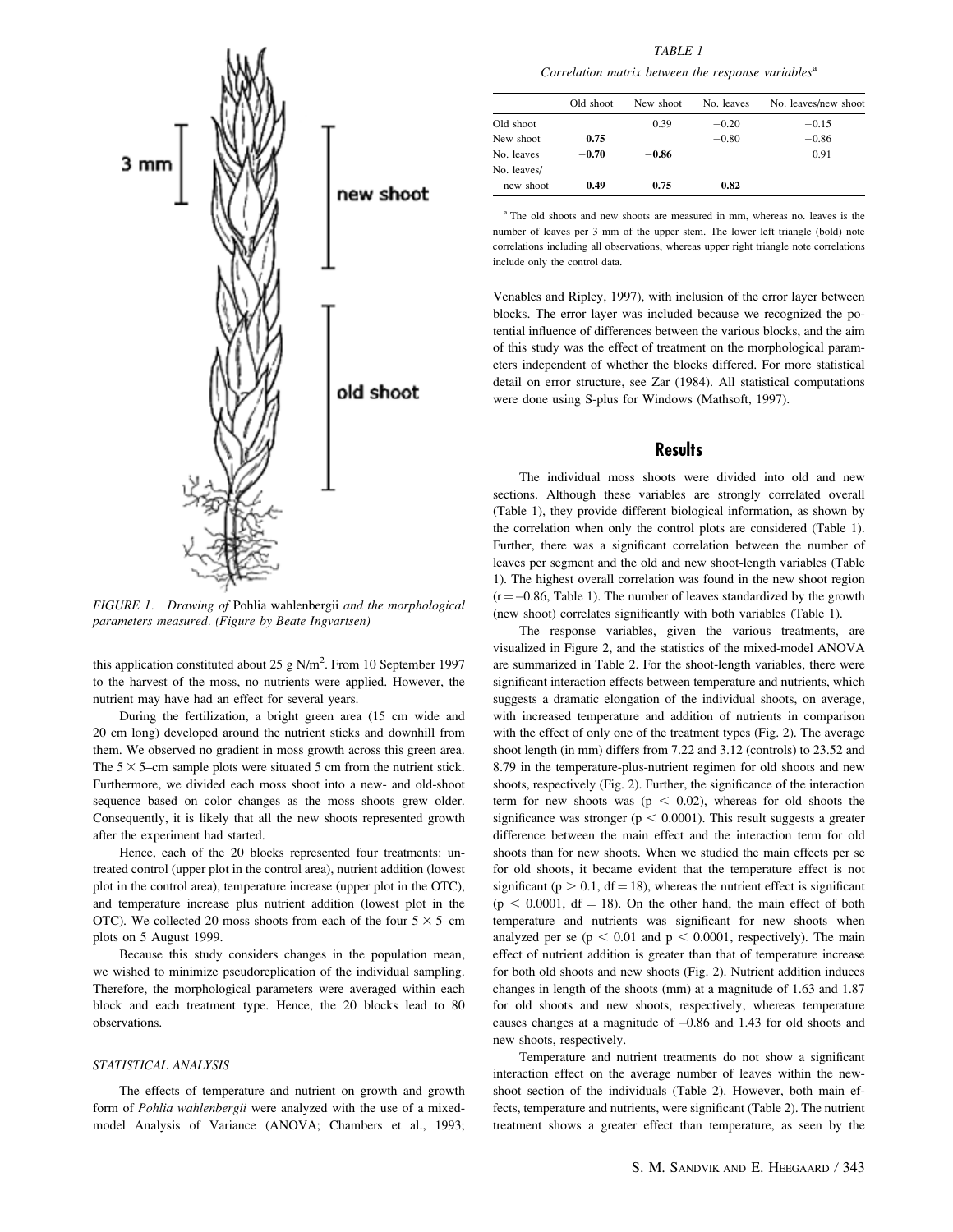

FIGURE 2. The response to the various treatments for Pohlia wahlenbergii at Finse, summarized as minimum, quartiles, mean, and extreme observations: (a) old shoot (length in mm), (b) new shoot (length in mm), (c) number of leaves, and (d) number of leaves per new shoot.

344 / ARCTIC, ANTARCTIC, AND ALPINE RESEARCH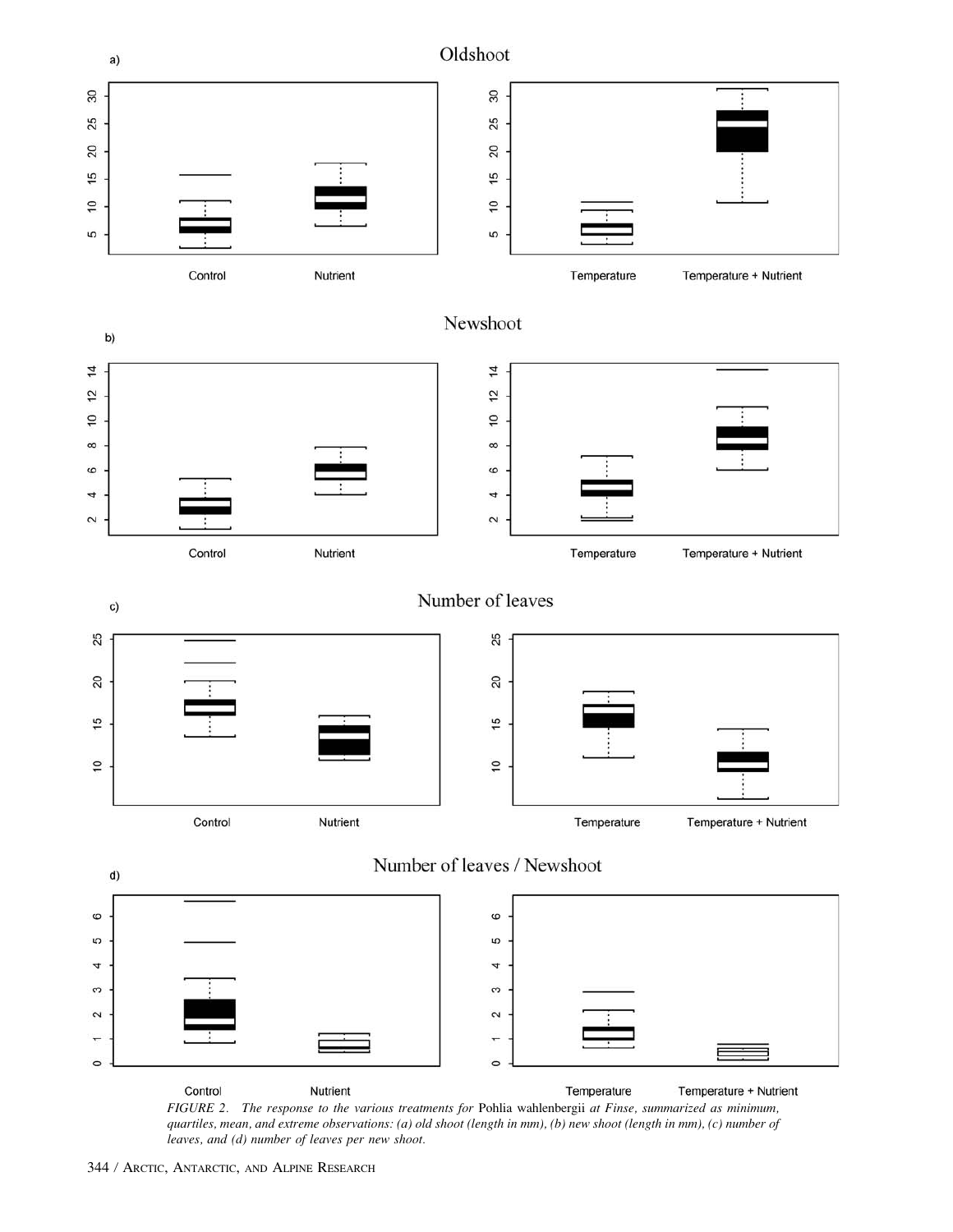|                      | Predictor              | $\mathrm{d}\mathrm{f}$ | SS      | MS      | $\mathbf F$ | $\, {\bf P}$ |
|----------------------|------------------------|------------------------|---------|---------|-------------|--------------|
| Old shoot            |                        |                        |         |         |             |              |
| site                 | Temperature            | $\mathbf{1}$           | 44.22   | 44.22   | 1.84        | 0.19         |
|                      | Residuals              | 19                     | 457.54  | 24.08   |             |              |
| within               | Temperature            | $\mathbf{1}$           | 530.53  | 530.53  | 53.49       | < 0.001      |
|                      | Nutrient               | 1                      | 2397.50 | 2397.50 | 241.72      | < 0.001      |
|                      | Temperature * Nutrient | 1                      | 817.60  | 817.60  | 82.43       | < 0.001      |
|                      | Residuals              | 56                     | 555.43  | 9.92    |             |              |
| New shoot            |                        |                        |         |         |             |              |
| site                 | Temperature            | 1                      | 0.10    | 0.10    | 0.07        | 0.79         |
|                      | Residuals              | 19                     | 25.11   | 1.32    |             |              |
| within               | Temperature            | $\mathbf{1}$           | 96.45   | 96.45   | 54.85       | < 0.001      |
|                      | Nutrient               | 1                      | 247.14  | 247.14  | 140.55      | < 0.001      |
|                      | Temperature * Nutrient | $\mathbf{1}$           | 12.40   | 12.40   | 7.05        | 0.010        |
|                      | Residuals              | 56                     | 98.47   | 1.76    |             |              |
| site                 | Temperature            | $\mathbf{1}$           | 0.10    | 0.10    | 0.07        | 0.79         |
|                      | Residuals              | 19                     | 25.11   | 1.32    |             |              |
| within               | Temperature            | $\mathbf{1}$           | 96.45   | 96.45   | 49.59       | < 0.001      |
|                      | Nutrient               | $\mathbf{1}$           | 247.14  | 247.14  | 127.07      | < 0.001      |
|                      | <b>Residuals</b>       | 57                     | 110.86  | 1.94    |             |              |
| No. leaves           |                        |                        |         |         |             |              |
| site                 | Temperature            | 1                      | 0.81    | 0.81    | 0.15        | 0.70         |
|                      | <b>Residuals</b>       | 19                     | 103.33  | 5.44    |             |              |
| within               | Temperature            | $\mathbf{1}$           | 87.61   | 87.61   | 22.42       | < 0.001      |
|                      | Nutrient               | $\mathbf{1}$           | 479.22  | 479.22  | 122.66      | < 0.001      |
|                      | <b>Residuals</b>       | 57                     | 222.70  | 3.91    |             |              |
| No. leaves/new shoot |                        |                        |         |         |             |              |
| site                 | Temperature            | 1                      | 0.01    | 0.01    | 0.01        | 0.97         |
|                      | <b>Residuals</b>       | 19                     | 10.14   | 0.53    |             |              |
| within               | Temperature            | $\mathbf{1}$           | 8.51    | 8.51    | 14.09       | < 0.001      |
|                      | Nutrient               | 1                      | 27.77   | 27.77   | 46.02       | < 0.001      |
|                      | Residuals              | 57                     | 34.40   | 0.60    |             |              |

TABLE 2 Summary statistics of the mixed-model ANOVA, where site was located as a random factor introducing a variance layer<sup>a</sup>

<sup>a</sup> Of interest are the term's influences within, i.e., without the effect of difference between sites (blocks). Significance level is set a priori at 0.01, but we consider the 0.0103 as significant (new shoot). Temperature \* nutrient = interaction between temperature and nutrient, old shoot and new shoot measured in mm; no. leaves is number of leaves per 3 mm.

residual sum of squares (479.22 and 87.91, respectively; Table 2). This difference is also shown in Figure 2, where the difference in control shoots and shoots treated with increased temperature is less than the difference between the control shoots and the shoots treated with nutrients. There is an additional reduction in the number of leaves per segment under the combined treatment, but this effect is not statistically significant. The nutrients affect the number of leaves on the plants more strongly than temperature does, so the trend is similar to that of the growth variables. However, as these response variables are strongly correlated (Table 1), the available evidence cannot be viewed as independent experiments. There may be genetic constraints on the number of leaves, and with increasing growth the number of leaves per unit of shoot length will naturally decrease. To address this problem we standardized the number of leaves by the length of the segments. The results showed the same trend as for the number of leaves. Hence, there is an effect of nutrients and temperature on the density of leaves that is independent of the induced growth. The number of leaves becomes, on average, fewer as the shoots becomes longer, but the number of leaves becomes fewer as an effect of the treatments.

## Discussion

There is great variability in plant growth responses to experimental warming (e.g., Chapin and Shaver, 1985; Havström et al., 1993;

Wookey et al., 1993; Chapin et al., 1995; Molau, 1996; Arft et al., 1999; Chapin et al., 2000). Most of these studies consider vascular plants, but some have gathered information about bryophytes (Callaghan et al., 1978; Callaghan et al., 1992; Potter et al., 1995; Fowbert, 1996; Jägerbrand, 1996; Molau and Alatalo, 1998; Chapin et al., 2000). In this study Pohlia wahlenbergii showed a positive response to both nutrients and temperature, with strikingly increased growth when these two treatments were combined. These responses are seen in both the length of shoots and the number of leaves. These responses differ from results reported for species such as Hylocomium splendens, Aulacomium turgidum, Tomentypnum nitens, and Sphagnum teres that show no response or even a negative response to experimental treatments (Potter et al., 1995; Jägerbrand, 1996). Further, in experiments with increased temperature and nutrient concentrations, it has been shown that the cover and diversity of bryophytes decrease (Jonasson, 1992; Molau and Alatalo, 1998). These negative responses have predominantly been associated with increased desiccation caused by increased temperature and the competitive influence of vascular plants due to increased temperature and nutrients (Chapin et al., 2000). The negative response to nutrient treatments is also corroborated in studies of atmospheric nutrient deposition, where added ammonium reduces the shoot density of Rhytidiadelphus squarrosus and Pleurozium schreberi after 5 yr of experiments (Morecroft et al., 1994; Lee et al., 1998). However, the opposite, i.e., increased growth by addition of nutrients, has also been observed in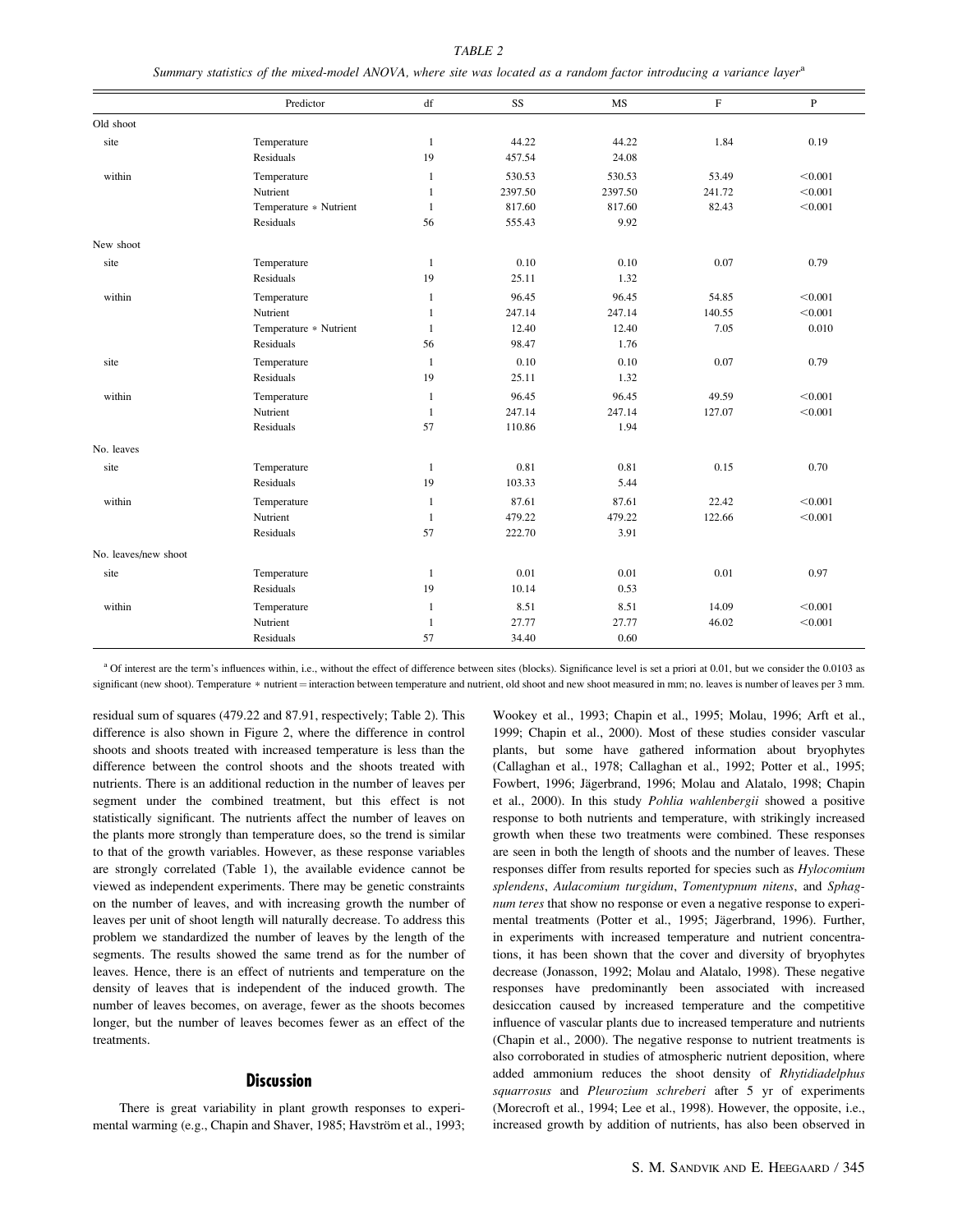field studies for species such as Polytrichum commune and Dicranum majus (Furness and Grime, 1982; Bates, 1987, 1989; Rincon, 1988, 1990; Bakken, 1994; Potter et al., 1995; Bates and Bakken, 1998).

Most experimental studies like ours, related to climate change scenarios, are located in intermediate wet to dry sites where bryophytes may be stressed by water shortage due to increased evaporation following increased temperatures. However, in our study area, the high water availability compensated for any potential increased evaporation resulting from increased ambient temperature, which may explain the observed minor response of Pohlia wahlenbergii to increased temperature.

Obviously, low soil-nutrient concentration is the principal constraining factor for growth in P. wahlenbergii. Considering the growth form of the control plants, these specimens are relatively short, with a short distance between leaves compared to the more lax growth form of the nutrient-treated individuals. The compact growth form is usually associated with dry habitats (Proctor and Smith, 1995). A lax growth form is less capable of holding water (Proctor, 1984, 2000) and will consequently, on average, be less tolerant to frequent desiccation (Proctor and Smith, 1995). The change from dense to lax growth forms suggests that moisture availability is adequate enough to allow individuals to respond freely to the increased nutrient concentration. These observations indicate that a dense growth form is related to the concentration of nutrients as well as to the classic water shortage (Proctor and Smith, 1995). Such xeromorphism due to shortage in nitrogen availability is also known to occur among vascular plants (Haag, 1974).

Plants with lax growth forms generated by an increased nutrient concentration will experience a higher frequency of desiccation and rehydration. During the rehydration process, electrolytes, including nitrogen and phosphorous, are lost through leakage (Coxon, 1991). This loss may be a particular problem for individuals growing in dry areas or those with intermediate water availability, as suggested by Bates (1987, 1989) and Bakken (1994). The water availability of the surrounding area may not be sufficient to support nutrient-induced lax growth forms. Reduced growth often follows nutrient addition (Jonasson, 1992; Potter et al., 1995; Jägerbrand, 1996; Molau and Alatalo, 1998), which may be explained by increased evaporation stress caused by the laxer growth forms in addition to the competitive interaction with vascular plants suggested earlier (Chapin et al., 2000). By such an interpretation, the seemingly opposing results in various studies for adding nutrients may not be contradictory. The various results merely suggest an interaction between nutrient concentration and available moisture. The result of both increased temperature and nutrient concentration can then be linked to similar physiological problems for bryophytes, namely, increased evaporation.

In addition to the positive response of  $P$ . wahlenbergii to nutrient treatment, we found a considerable increase in growth when temperature and nutrients were combined as a treatment. This increase suggests that temperature, although exerting only a minor influence by itself, may still have an important effect on species growth. The interaction indicates that a slight increase in temperature makes the utilization of nutrients far more efficient. The positive interaction between increased nutrient and temperature seen here has been repeatedly shown in other studies for vascular plants (Arft et al., 1999) but not for bryophytes (Callaghan et al., 1992; Potter et al., 1995; Jägerbrand, 1996).

Pohlia wahlenbergii shows an immediate response to increased nutrients. This result contrasts with other studies in which a delayed response to nutrients has frequently been observed (Shaver and Chapin, 1986). Bryophytes usually grow in close contact with the surrounding environment and have the potential for rapid response. Water and nutrients are predominantly incorporated over the leaves close to the photosynthetically active tissue and the apical growing cell. Hence, the immediate response of P. wahlenbergii to nutrients was not unexpected. In our study site, the percolating water probably dissolved the nutrient sticks more quickly, in comparison with drier sites in which a delayed response has been observed (Shaver and Chapin, 1986). This rapid dissolution of the nutrient stick may explain the immediate response of P. wahlenbergii, as found earlier for the vascular plant Saxifraga stellaris at the same study site (Sandvik and Totland, 2000). Hence, we cannot be sure that these species show a greater plasticity than plants grown in experiments under a different moisture environment. However, P. wahlenbergii shows a greater increase in cover than other species in the same plots (unpublished data), which may indicate a greater opportunistic response than in the mosses with which it grows in these particular study sites.

## **Conclusions**

This study shows that in a warmer climate scenario, increased nutrients and temperature may favor bryophytes as long as water is freely available. The hypothesis that bryophytes will suffer in future climate change (Chapin et al., 2000) may be biased by moisture conditions at other experimental sites. Molau and Alatalo (1998) and Chapin et al. (2000) show that bryophytes will suffer from desiccation when temperature is increased and from the growth of vascular plants when nutrients are increased. We show an additional effect of increased nutrient concentration: bryophytes may change their growth forms with increased nutrients, which may reduce their ability to withstand desiccation. Thus, bryophytes in alpine and arctic regions may suffer in dry and semidry areas (Chapin et al., 2000) but at the same time are favored in wet habitats (Tenhunen et al., 1992). This favorable response may lead to greater heterogeneity in future vegetation patterns. Increased future precipitation is predicted to follow increases in air temperature in some regions (Fen, 1999; Førland and Nordeng, 1999). A moister climate can compensate for increased evaporation due to a temperature rise and allow increased growth when nutrients are not a limiting factor. In addition, generally higher moisture conditions may also facilitate sexual reproduction and subsequent long-distance dispersal for bryophytes (Lewis-Smith, 1990; Longton and Schuster, 1983). Consequently, a future scenario characterized by increased precipitation may be beneficial for some bryophytes.

# Acknowledgments

We thank Ørjan Totland and John Birks for comments and suggestions on an earlier version of the manuscript. We also thank Phillip Wookey and anonymous reviewers for valuable comments. For financial support we thank Agder University College (S. M. Sandvik) and the Norwegian Research Council (E. Heegaard) through NFR project 140874/720.

### References Cited

- Arft, A. M., Walker, M. D., Gurevitch, J., Alatalo, J. M., Bret-Harte, M. S., Dale, M., Diemer, M., Gugerli, F., Henry, G. H. R., Jones, M. H., Hollister, R. D., Jónsdóttir, I. S., Laine, K., Lévesque, E., Marion, G. M., Molau, U., Mølgaard, P., Nordenhäll, U., Raszhivin, V., Robinson, C. H., Starr, G., Stenström, A., Stenström, M., Totland, Ø., Turner, P. L., Walker, L. J., Webber, P. J., Welker, J. M., and Wookey, P. A., 1999: Responses of tundra plants to experimental warming: meta-analysis of the International Tundra Experiment. Ecological Monographs, 69: 491–511.
- Aune, B. (ed.), 1993a: Precipitation Normals, Normal Period 1961– 1990. Oslo: The Norwegian Meteorological Institute. 63 pp.
- Aune, B. (ed.), 1993b: Air Temperature Normals, Normal Period 1961–1990. Oslo: The Norwegian Meteorological Institute. 63 pp.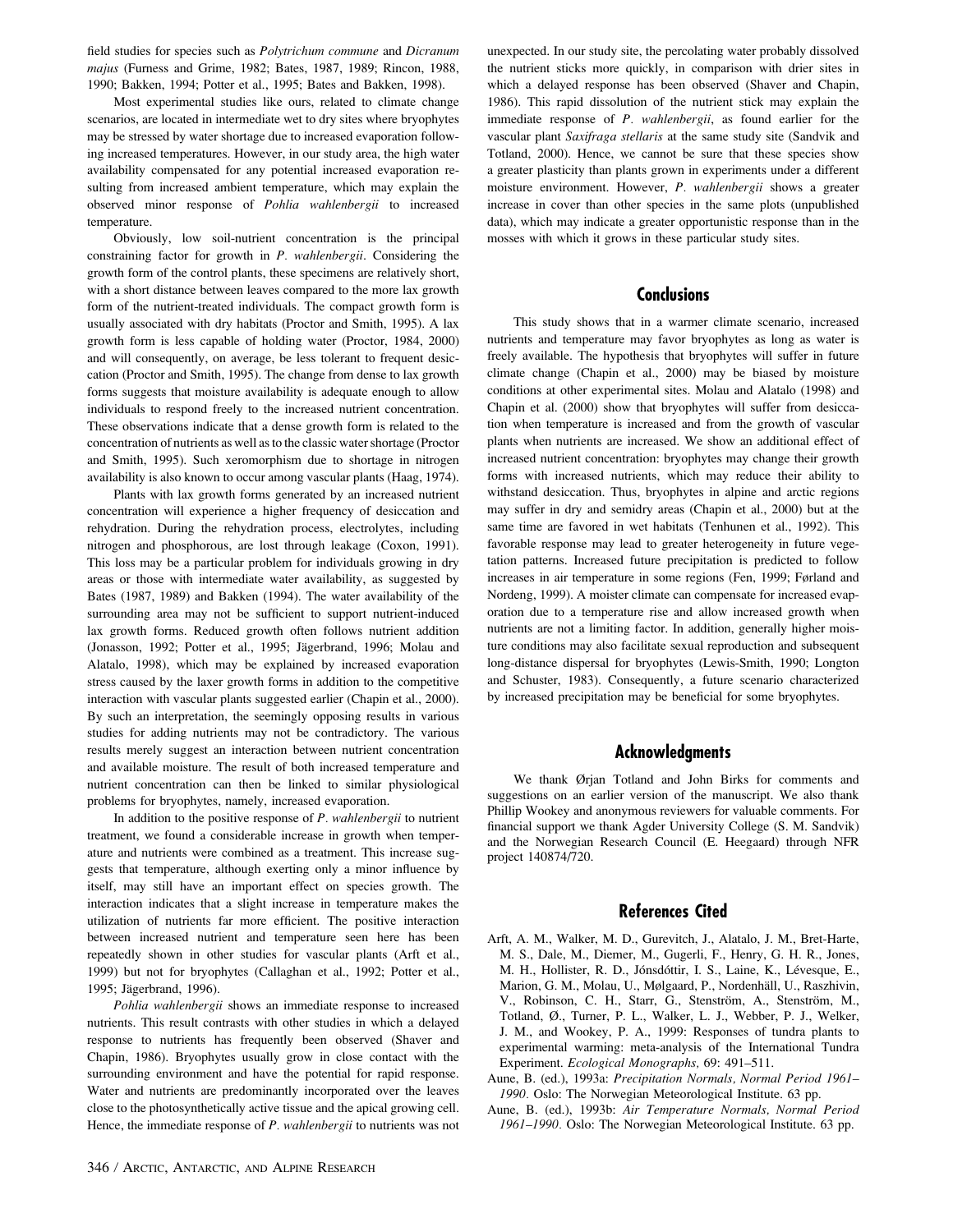- Bakken, S., 1994: Growth and nitrogen dynamics of Dicranum majus under two contrasting nitrogen deposition regimes. Lindbergia, 19: 63–72.
- Bates, J. W., 1987: Nutrient retention by Pseudoscleroppodium purum growing under an oak canopy. Journal of Bryology, 14: 565–580.
- Bates, J. W., 1989: Interception of nutrients in wet deposition by Pseudoscleropodium purum: an experimental study of uptake and retention of potassium and phosphorus. Lindbergia, 15: 93–98.
- Bates, J. W., 1994: Responses of the mosses Brachythecium rutabulum and Pseudoscleropodium purum to a mineral nutrient pulse. Functional Ecology, 8: 686–692.
- Bates, J. W., and Bakken, S., 1998: Nutrient retention, desiccation and redistribution in mosses. In Bates, J. W., Ashton, N. W., and Duckett, J. G. (eds.), Bryology for the Twenty-first Century. Leeds, UK: Maney Publishing and British Bryological Society, 293–304.
- Bliss, L. C., Chapin, D. M., Leggett, A. S., Lennihan, R., Dickson, L. G., Bledsoe, C., and Bledsoe, L. S., 1990: Ecosystem development in a coastal lowland of the Canadian High Arctic. In Kotlyakov, V. M., and Sokolov, V. E. (eds.), Arctic Research, Advances and Prospects, Part 2. Moscow: Institute of Geography, 165–174.
- Boer, G. J., McFarlane, N. A., Blanchet, J. P., and Lazare, M., 1990: Greenhouse gas-induced climatic simulated with the CCC secondgeneration GCM. In Cohen, S. J. (ed.), Application of the Canadian Climate Centre General Circulation Model Output for Regional Climate Impact Studies: Guidelines for Users. Downsview, Ontario: Atmospheric Environment Service, Canadian Climate Centre, 2–5.
- Bonan, G. B., and Van Cleve, K., 1992: Soil temperature, nitrogen mineralization, and carbon source-sink relationships in boreal forests. Canadian Journal of Forest Research, 22: 629–639.
- Callaghan, T. V., Collins, N. J., and Callaghan, C. H., 1978: Photosynthesis, growth and reproduction of Hylocomium splendens and Polytrichum commune in Swedish Lapland. Oikos, 31: 73–88.
- Callaghan, T. V., Sonesson, M., and Sømme, L., 1992: Responses of terrestrial plants and invertebrates to environmental change in high latitudes. Philosophical Transactions of the Royal Society of London, 338: 279–288.
- Chambers, J. M., Freeny, A. E., and Heiberger, R. M., 1993: Analysis of variance; designed experiments. In Chambers, J. M., and Hastie, T. J. (eds.), Statistical Models in S New York: Chapman and Hall, 145–194.
- Chapin, D. M., Bliss, L. C., and Bledsoe, L. J., 1991: Environmental regulation of nitrogen fixation in a high arctic lowland ecosystem. Canadian Journal of Botany, 69: 2744–2755.
- Chapin, F. S., III., and Shaver, G. R., 1985: Individualistic growth response of tundra plant species to environmental manipulations in the field. Ecology, 66: 564–576.
- Chapin, F. S., III., Jefferies, R. L., Reynolds, J. F., Shaver, G. R., and Svoboda, J., 1992: Arctic plant physiological ecology: a challenge for the future. In Chapin, F. S. III., Jefferies, R. L., Reynolds, J. F., Shaver, G. R., and Svoboda, J. (eds.), Arctic Ecosystems in a Changing Climate. San Diego: Academic Press, 3–8.
- Chapin, F. S., III., Shaver, G. R., Giblin, A. E., Nadelhoffer, K. J., and Laundre, J. A., 1995: Responses of arctic tundra to experimental and observed changes in climate. Ecology, 76: 694–711.
- Chapin, F. S., III., McGuire, A. D., Randerson, J., Pielke, R., Sr., Baldocchi, D., Hobbie, S. E., Roulet, N., Eugster, W., Kasischke, E., Rastetter, E. B., Zimov, S. A., and Running, S. W., 2000: Arctic and boreal ecosystems of western North America as components of climate system. Global Change Biology, 6: 211–223.
- Clarke, G. C. S., Greene, S. W., and Greene, D. M., 1971: Productivity of bryophytes in polar regions. Annals of Botany, 35: 99–108.
- Convey, P., and Lewis-Smith, R. I., 1993: Investment in sexual reproduction by antarctic mosses. Oikos, 68: 293–302.
- Coxon, D. S., 1991: Nutrient release from epiphytic bryophytes in tropical montane rain forest (Guadeloupe). Canadian Journal of Botany, 69: 2122–2129.
- Førland, E. J., and Nordeng, T. E., 1999: Framtidig klimautvikling i Norge. Cicerone, 6: 21–24.
- Fowbert, J. A., 1996: An experimental study of growth in relation to morphology and shoot water content in maritime antarctic mosses. New Phytologist, 133: 363–373.
- Furness, S. B., and Grime, J. P., 1982: Growth rate and temperature responses in Bryophytes II: a comparative study of species of contrasting ecology. Journal of Ecology, 70: 525–536.
- Geissler P., 1982: Alpine communities. In Smith, A. J. E. (ed.), Bryophyte Ecology. London: Chapman and Hall, 167–189.
- Greenfield, L. G., 1992: Retention of precipitation nitrogen by antarctic mosses, lichens and fellfield soils. Antarctic Science, 4: 205–206.
- Haag, R. W., 1974: Nutrient limitations to plant production in two tundra communities. Canadian Journal of Botany, 52: 103–116.
- Havström, M., Callaghan, T. V., and Jonasson, S., 1993: Differential growth response of Cassiope tetragona, an arctic dwarf-shrub, to environmental perturbations among three contrasting high- and subarctic sites. Oikos, 66: 389-402.
- Hébant, C., 1977: The conducting tissues of bryophytes. Bryophytorum Bibliotheca, 10: 1–157.
- Heegaard, E., 1997: Ecology of Andreaea in western Norway. Journal of Bryology, 19: 527–636.
- Heegaard, E., 2002: A model of alpine species distribution in relation to snowmelt time and altitude. Journal of Vegetation Science, 13: 493–504.
- Henry, G. H. R., Freedman, B., and Svoboda, J., 1986: Effects of fertilization on three tundra plant communities of a polar desert oasis. Canadian Journal of Botany, 64: 2502–2507.
- Houghton, J. T., Jenkins, G. J., and Ephramus, J. J. (eds.), 1990: Climate Change: The Intergovernmental Panel on Climate Change (IPCC) Scientific Assessment. Cambridge: Cambridge University Press.
- Jaeger, J., 1988: Developing Policies for Responding to Climate Change. WMO/TD 225. Geneva: World Meteorological Organization. 53 pp.
- Jägerbrand, A., 1996: Arctic moss growth and moss communities: effects of simulated climate change. Master's thesis in plant ecology, University of Göteborg. 11pp.
- Jonasson, S., 1992: Plant responses to fertilization and species removal in tundra related to community structure and clonality. Oikos, 63: 420–429.
- Jonasson, S., Havström, M., Jensen, M., and Callaghan, T. V., 1993: In situ mineralization of nitrogen and phosphorus of arctic soils after perturbations simulating climate change. Oecologia, 95: 179–186.
- Lennihan, R. Chapin, D. M., and Dickson, L. G., 1994: Nitrogen fixation and photosynthesis in high arctic forms of Nostoc commune. Canadian Journal of Botany, 72: 940–945.
- Lee, J. A., Parsons, A. N., and Baxter, R., 1994: Sphagnum species and polluted environments, past and future. Advances in Bryology, 5: 297–313.
- Lee, J. A., Caporn, S. J. M., Carroll, J., Foot, J. P., Johnson, D., Potter, L., and Taylor, A. F. S., 1998: Effects of ozone and atmospheric nitrogen deposition on bryophytes. In Bates, J. W., Ashton, N. W., and Duckett, J. G. (eds.), Bryology for the Twenty-first Century. Leeds, UK: Maney Publishing and British Bryological Society, 331– 341.
- Lewis-Smith, R. I., 1990: Exotic sporomorpha as indicators of potential immigrant colonists in Antarctica. Grana, 30: 313–324.
- Longton, R. E., 1988: The Biology of Polar Bryophytes and Lichens. Cambridge: Cambridge University Press. 391 pp.
- Longton, R. E., and Schuster, R. M., 1983: Reproductive biology. In Schuster, R. M. (ed.), New Manual of Bryology, Vol. 1. Miyazaki, Japan: The Hattori Botanical Laboratory, 386–462.
- Marion, G. M., Henry, G. H. R., Freckman, D. W., Johnstone, J., Jones, G., Jones, M. H., Lèvesque, E., Molau, U., Mølgaard, P., Parsons, A. N., Svoboda, J., and Virginia, R. A., 1997: Open-top designs for manipulating temperature in high-latitude ecosystems. Global Change Biology 3 (Suppl. 1): 20–32.
- Mathsoft 1997: S-PLUS 4.0 Release 2 for Windows. Seattle: Mathsoft, Inc.
- Maxwell, B., 1992: Arctic climate: potential for change under global warming. In Chapin, F. S., III., Jefferies, R. L., Reynolds, J. F.,